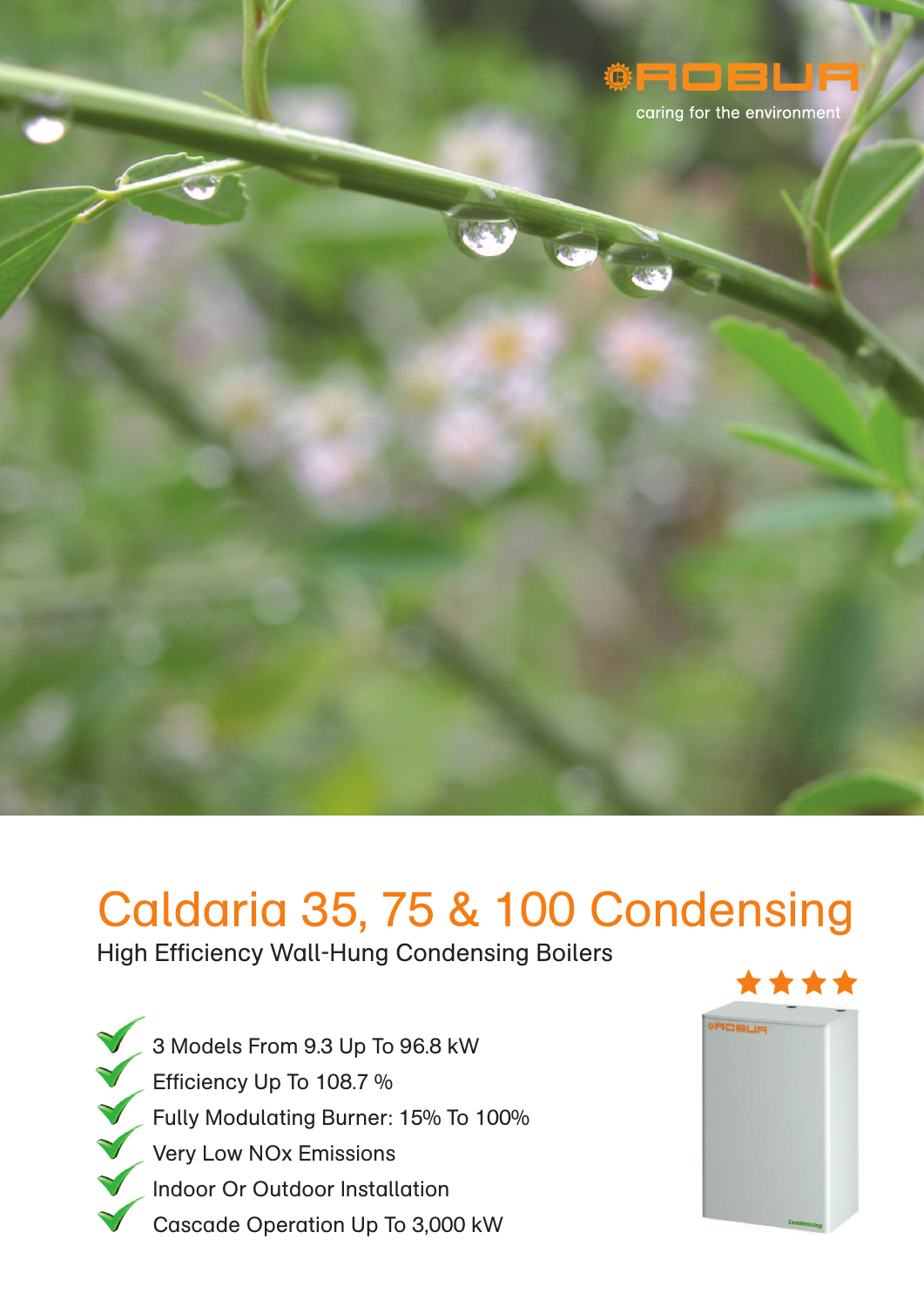Choosing an innovative product means to choose the technical characteristics that best combine efficiency and performances with ease of use and installation.

### Why To Choose Caldaria Condensing

#### **Efficiency**

**Flexibility**

Wall-hung condensing boilers with high efficiency (up to 108%) and low power consumption typical of condensing gas boilers with sealed chamber. An innovative high-heat exchanger allows reduced contents of CO and NOx (about half of the highest class (V) according to the technical standard EN 297), making possible an outlet pipe of only 50 mm for each heating element, saving even on flue system costs.

### Thanks to the different models of Caldaria you can heat any

building (residential, industrial, commercial and service sector such as supermarkets, public and sport buildings) with any distribution system. Models 75 & 100 can handle multiple heating circuits simultaneously, for instance high temperature (heaters, radiators), low temperature (floor heating), and for DHW production.

#### **Indoor or Outdoor Installation**

Caldaria Line is certified for indoor installation as well as for outdoor installation, and is equipped with safety devices for operation till -15 °C. Outdoor installation does not require any additional security accessory.

#### **Modularity**

Flexibility Also With High Power. Caldaria boilers are designed to be installed in battery, controlled by one Master Card (standard supplied with every boiler). You can therefore match up to 31 Caldaria Condensing Units in cascade, in order to achieve power stations with 3,000 kW installed power.



SAN. Production of Domestic Hot Water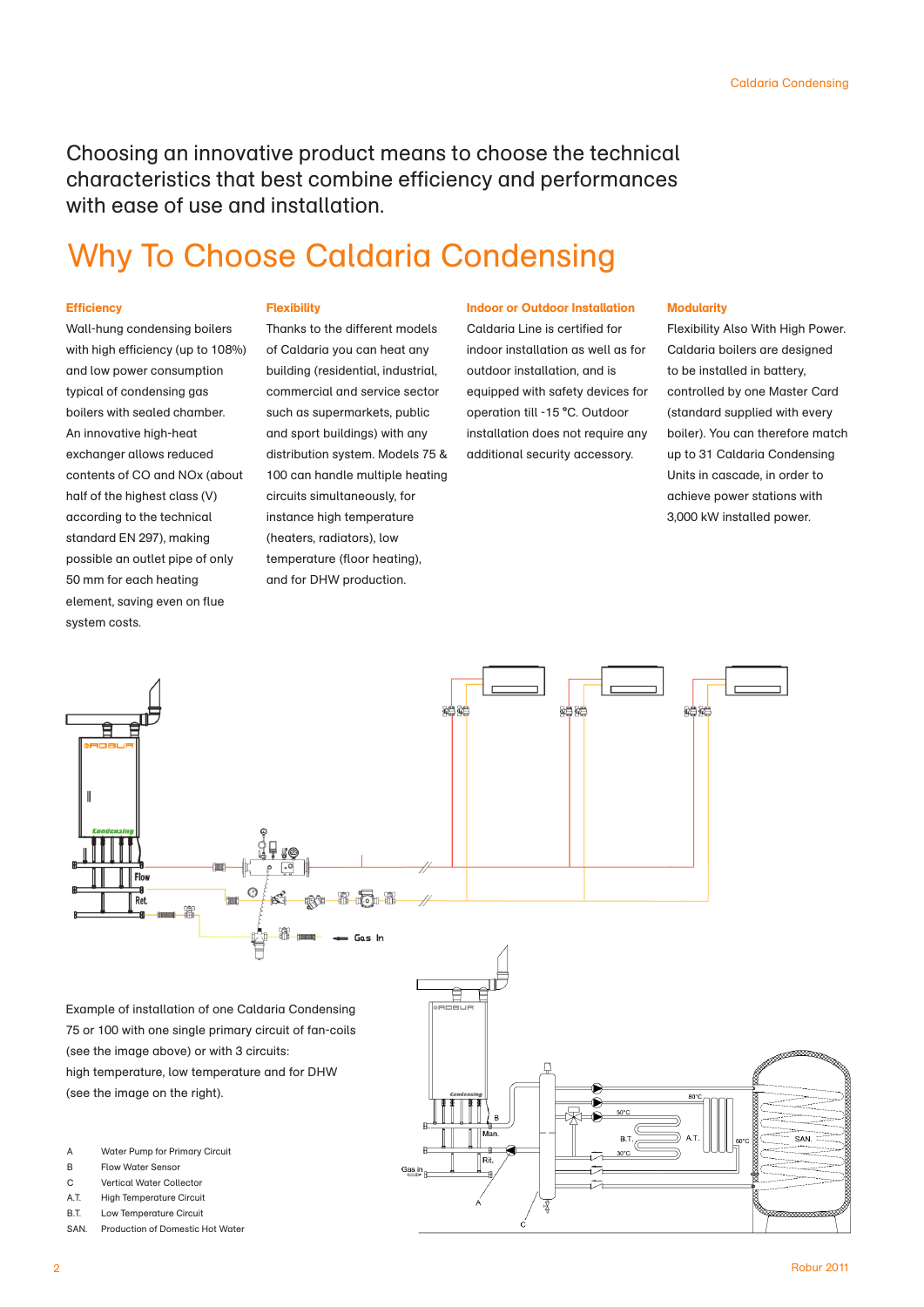### The Features That Make The Difference

**Special Thermal Module** with bimetallic heat exchanger (inner copper: side water, outside steel: side flue) that allows a high heat exchange between the flue gas circulating outside and the water of the plant circulating internally in countercurrent. This special heat exchanger with high efficiency (4 stars according to the Boiler Efficiency Directive 92/42/EEC) allows for a delta T of only 3° C between the return water temperature and the flue temperature, with considerable savings even in high temperature plants such as radiators.

Caldaria 35 is equipped with one modulating thermal module, Caldaria 75 & 100 are equipped with two thermal

modules with independent modulation, managed by a single control system in cascade.





#### **Microprocessor Card** for

the modulation of the flame (from 15% to 100% of the power in the models 75 & 100) in order to provide a heat output proportional to the real heating demand.

#### **Outdoor Temperature Probe.**

Caldaria Condensing can work with the principle of outdoor reset curve that allows to automatically vary the flow temperature in relation to the external air temperature (the sensor is standard for models Caldaria 75 and 100).

#### **Circulation Pump and Secondary Circuit Control.**

Caldaria 35 is already equipped with a modulating water pump controlled by the control board and can regulate the Delta T between flow and return temperature. Master electronic board of Caldaria 75 and 100 is able to control and activate the pumps of up to three heating circuits, even with different temperatures (high temperature loop, pre-mixed low temperature loop and DHW).



## $\overline{11}$ Ē. 115,5 123 123 148.5  $12$

- 1 Front Panel
- 2 Underneath Removable Panel
- 3 Above Panel
- Side Panel
- 5 Connections Panel (after removing panel n.2)
- 6 Condensate Drainage and Safety Valve
- 7 Flow 8 Gas
- 9 Return
- 10 Power Supply Plug
- 11 Gland for Activation Signal Cable
- (Remote Control)
- 12 Flue diameter 50 mm

#### **CALDARIA CONDENSING 35 CALDARIA CONDENSING 75/100**